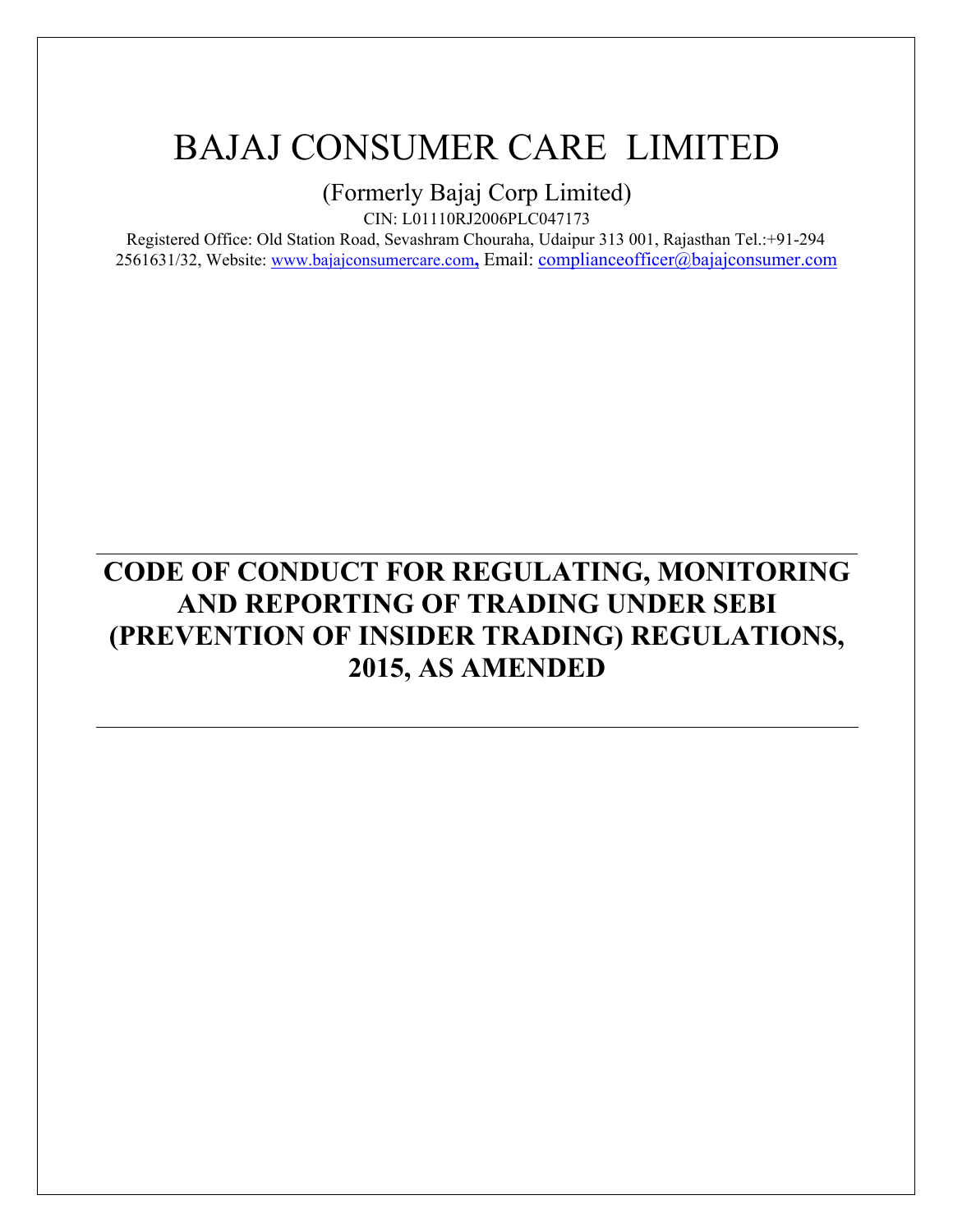# **Contents**

| 1.  |                                                          |
|-----|----------------------------------------------------------|
| 2.  |                                                          |
| 3.  |                                                          |
| 4.  |                                                          |
| 5.  | Preservation of "Price Sensitive Information"  5         |
| 6.  |                                                          |
| 7.  |                                                          |
| 8.  |                                                          |
| 9.  |                                                          |
| 10. | Reporting requirements for transactions in securities  9 |
| 11. | Dissemination of Price Sensitive Information  10         |
|     | 12. Penalty for contravention o the code of conduct 10   |
|     |                                                          |
|     |                                                          |
|     |                                                          |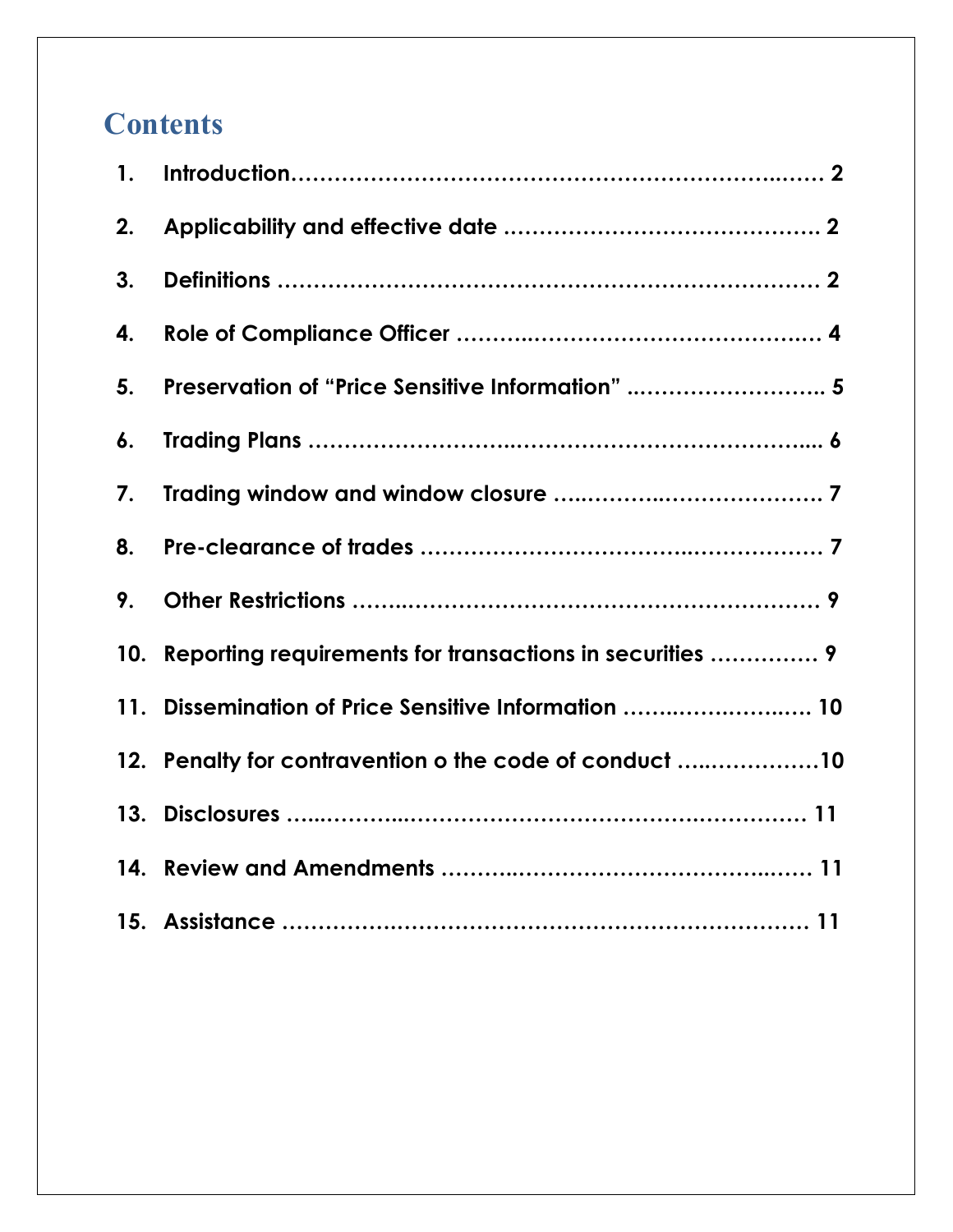### **1. Introduction**

The Securities and Exchange Board of India (Prohibition of Insider Trading) Regulations, 2015, (hereinafter referred to as the 'Regulations') mandates the listed Companies to frame a Code of conduct to regulate, monitor and report trading by its employees and other connected persons towards achieving compliance with these regulations. The Regulations were further modified vide notification dated December 31, 2018. Accordingly, Code of Conduct for regulating and reporting of trading under the Regulations has been approved and implemented by the Board of Directors of the Company.

## **2. Applicability and effective date**

This modified Code shall be applicable to designated persons, their immediate relatives & Insiders from April 1, 2019.

### **3. Definitions**

- 3.1 "**Act**" means the Securities and Exchange Board of India Act, 1992.
- 3.2 "**Board**" means Securities & Exchange Board of India.
- 3.3 "**Board of Directors**" means the Board of Directors of the Bajaj Consumer Care Limited, as constituted from time to time.
- 3.4 "**Code**" or "**Code of Conduct**" shall mean the Code of Internal Procedures and Conduct for Regulating, Monitoring and Reporting of trading by designated persons, their immediate relatives & insiders as defined hereinunder.
- 3.5 "**Company**" means Bajaj Consumer Care Limited.
- 3.6 "**Compliance Officer**" means the Company Secretary of the Company appointed for the purpose of Regulations and the Code and report to the Board of Directors matters relating to the Code.
- 3.7 **Connected Person**" means:
	- (i) any person, who is or has during the six months prior to the concerned act been associated with a Company, directly or indirectly, in any capacity including by reason of frequent communication with its officers or by being in any contractual, fiduciary or employment relationship or by being a director, officer or an employee of the Company or holds any position including a professional or business relationship between himself and the Company, whether temporary or permanent, that allows such person, directly or indirectly, access to unpublished price sensitive information or is reasonably expected to allow such access.
	- (ii) Without prejudice to the generality of the foregoing, the persons falling within the following categories shall be deemed to be Connected Persons unless the contrary is established,
		- (a) An immediate relative of Connected Person specified in clause (i);or
		- (b) A holding, associate or subsidiary of the Company; or
		- (c) An intermediary as specified in Section 12 of the Act or an employee or director thereof; or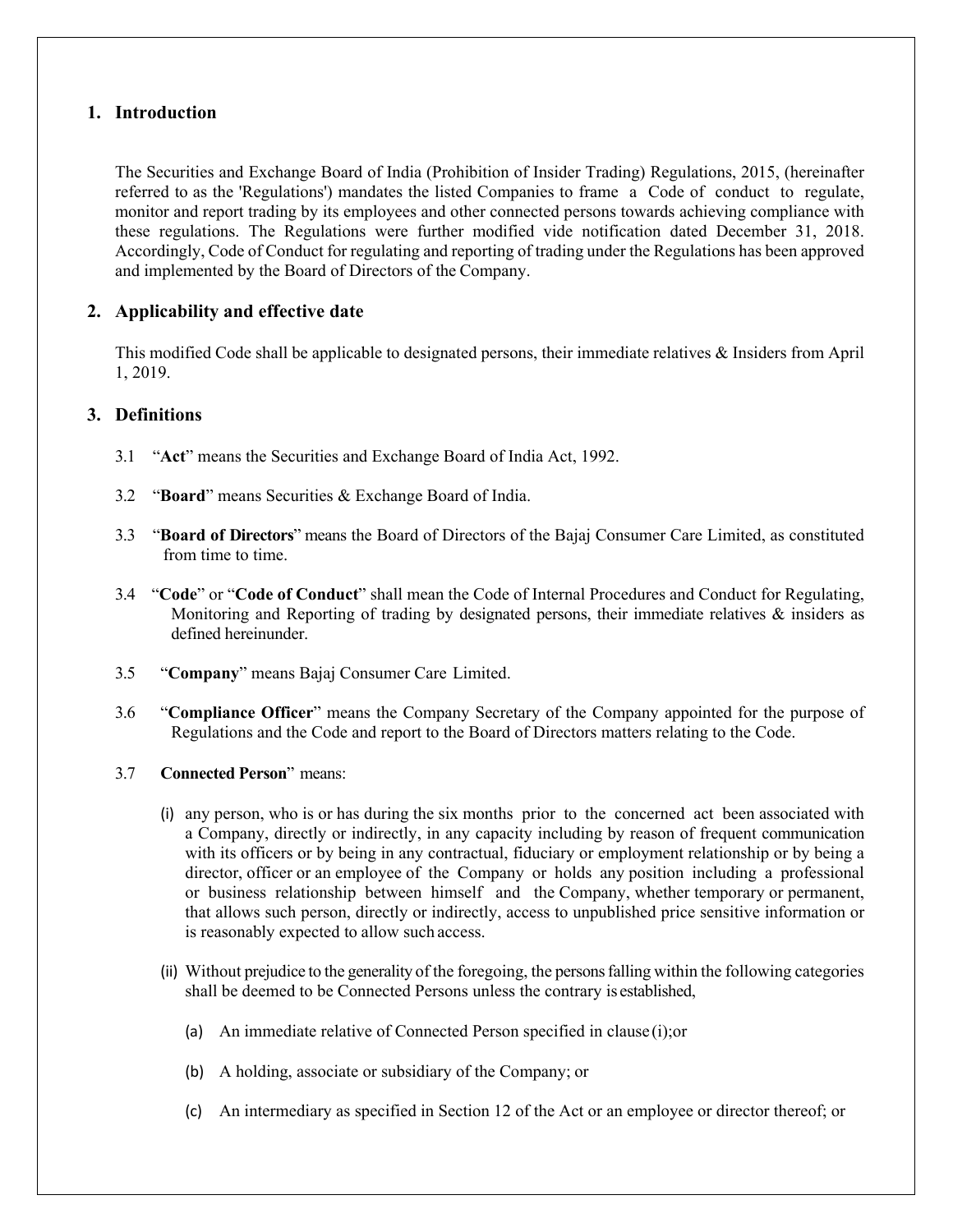- (d) An investment company, trustee company, asset management company or an employee or director thereof; or
- (e) An official of a stock exchange or of clearing house or corporation; or
- (f) A member of board of trustees of a mutual fund or a member of the board of Directors of the asset management company of a mutual fund or is an employee thereof; or
- (g) A member of the Board of directors or an employee, of a public financial institution as defined in section 2 (72) of the Companies Act, 2013; or
- (h) An official or an employee of a self-regulatory organization recognized or authorized by the Board; or
- (i) A banker of the Company; or
- (j) A concern, firm, trust, Hindu undivided family, company or association of persons wherein a director of the Company or his immediate relative or banker of the Company, has more than ten per cent, of the holding or interest.
- 3.8 "**Dealing in Securities**" means an act of subscribing to, buying, selling or agreeing to subscribe to, buy, sell or deal in the securities of the Company either as principal or agent.

#### 3.9 "**Designated Person(s)**"

The following categories of persons will be considered as 'Designated Persons ' for the purpose of this code:

- 3.5.1 All directors on the Board of the Company
- 3.5.2 Promoters of the Company
- 3.5.3 All Officers in grades E1, E2, E3, E4, M4 & Above
- 3.5.4 All Employees of the Company in Finance, Accounts, Legal, Treasury, Costing, MIS and Secretarial Department.
- 3.5.5 Any support staff of the Company such as IT staff or secretarial staff who have access to UPSI.
- 3.5.6 Employees of material subsidiaries designated on the basis of their functional role or access to UPSI;
- 3.5.7 Any other employee/ other Connected Person of the Company as may be designated/notified by the Company from time to time for meeting the objectives of the Code.
- 3.10 **Director**" means a member of the Board of Directors of the Company.
- 3.11 "**Employee**" means every employee of the Company, including the Directors in the employment of the Company.
- 3.12 **"Generally available Information"** means information that is accessible to the public on a nondiscriminatory basis.
- 3.13 **"Immediate Relative"** means a spouse of a person, and includes parent, sibling, and child of such person or of the spouse, any of whom is either dependent financially on such person, or consults such person in taking decisions relating to trading in securities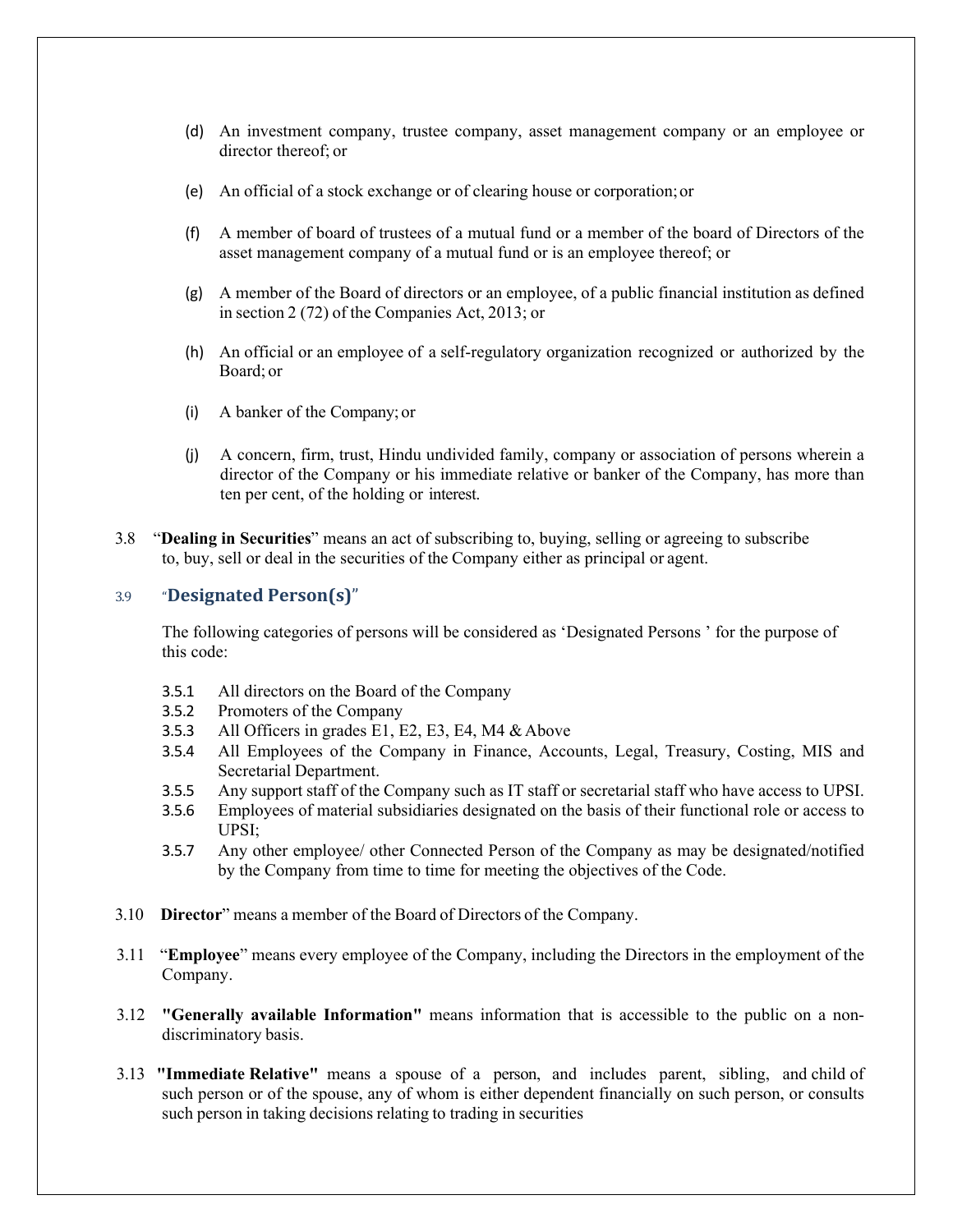- 3.14 "**Insider**" means any person who is, (i) a Connected Person; or (ii) in receipt of or possession of or having access to Unpublished Price Sensitive Information.
- 3.15 **"Key Managerial Person"** means person as defined in Section 2(51) of the Companies Act, 2013
- 3.16 **"Legitimate Purpose"** shall include sharing of Unpublished Price Sensitive Information in the ordinary course of business by an Insider with partners, collaborators, lenders, customers, suppliers, merchant bankers, legal advisors, auditors, insolvency professionals or other advisors or consultants, provided that such sharing has not been carried out to evade or circumvent the prohibitions of Regulations.
- 3.17 **"Promoter" shall** have the meaning assigned to it under the Securities and Exchange Board of India (Issue of Capital and Disclosure Requirements) Regulations, 2018 or any modification thereof.
- 3.18 "**Regulations**" shall mean the Securities & Exchange Board of India (Prohibition of Insider Trading) Regulations, 2015 and any amendments thereto.
- **3.19 "Securities"** shall have the meaning assigned to it under the Securities Contracts (Regulation) Act, 1956 (42 of 1956) or any modification thereof, except units of a mutual fund;
- **3.20 "Takeover regulations"** means the Securities and Exchange Board of India (Substantial Acquisition of Shares and Takeovers) Regulations, 2011 and any amendments thereto;
- 3.21 "**Trading**" means and includes subscribing, buying, selling, dealing, or agreeing to subscribe, buy, sell, deal in any securities, and "trade" shall be construed accordingly
- 3.22 **"Trading Day"** means a day on which the recognized stock exchanges are open for trading;
- 3.23 **"UPSI"** or "**Unpublished Price Sensitive Information**" means any information, relating to a Company or its securities, directly or indirectly, that is not generally available which upon becoming generally available, is likely to materially affect the price of the securities and shall, ordinarily including but not restricted to, information relating to the following:
	- i. Periodical financial results of the Company;
	- ii. Intended declaration of dividends (both interim and final);
	- iii. Issue of securities, buy back of securities or any forfeiture of shares or change in market lot of the Company's shares;
	- iv. Acquisition, Merger, De-merger, Amalgamation, Restructuring, Scheme of arrangement or takeovers;
	- v. Disposal, spin off or selling division of whole or substantially whole of the undertaking;
	- vi. Any major expansion plans or execution of new projects or any significant changes in policies, plans or operations of the Company;
	- vii. Changes in Key Managerial Personnel; &
	- viii. Other matters as may be prescribed by SEBI/considered by the Compliance Officer to be price sensitive from time to time

## **4. Role of Compliance Officer**

4.1 The Board of Directors have appointed a Company Secretary as the Compliance Officer of the Company**.**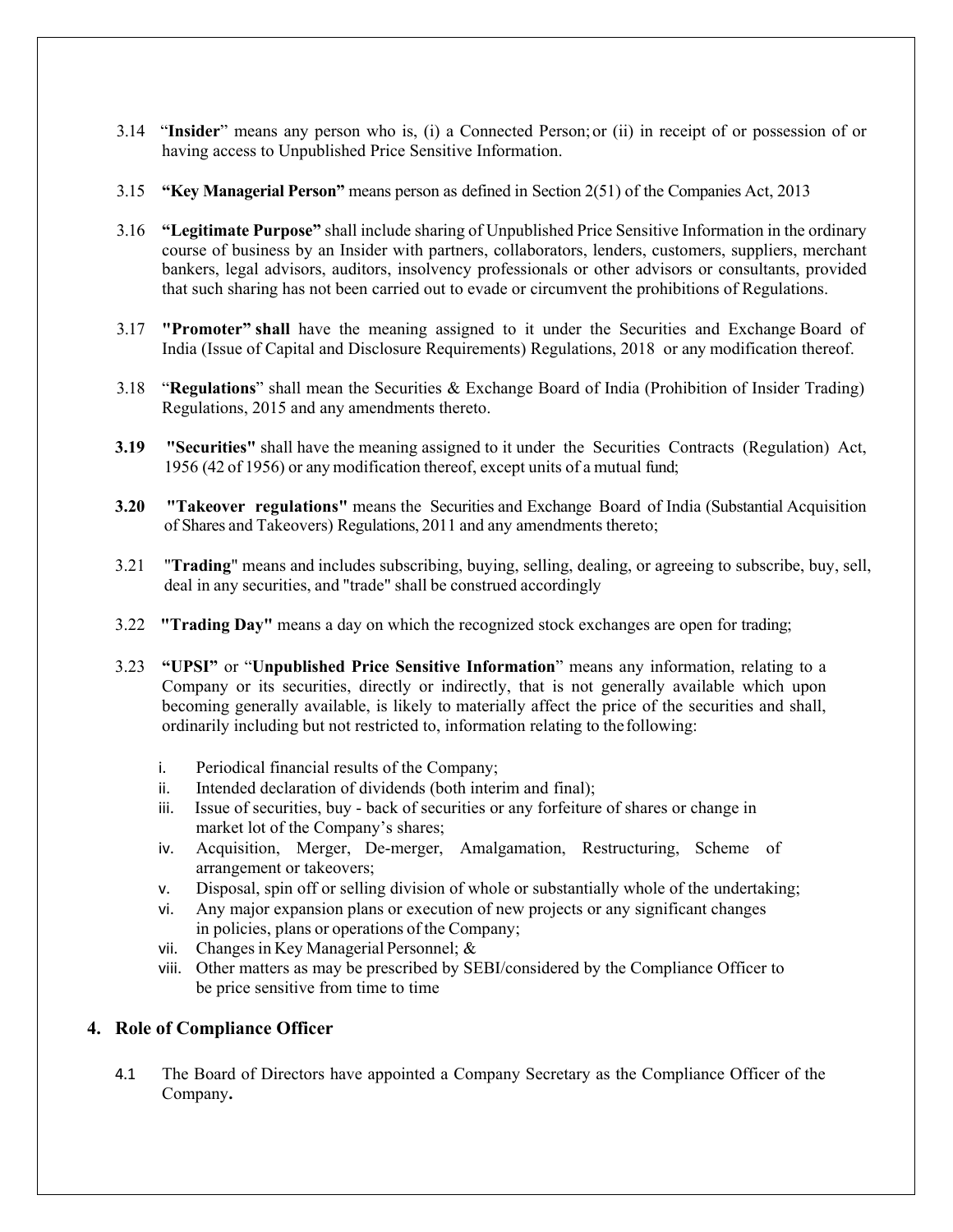- 4.2 The Compliance Officer shall at quarterly intervals prepare a report on matters relating to Code to the Audit Committee or to the Board of Directors of the Company.
- 4.3 The Compliance Officer shall assist all Designated Persons in addressing any clarifications regarding the Regulations, as amended and the Code of Conduct.

#### **5. Preservation of "Price Sensitive Information"**

- 5.1 No Insider shall communicate, provide, or allow access to any UPSI relating to a Company or Securities listed or proposed to be listed, to any person including other Insiders except where such communication is in furtherance of Legitimate Purposes, performance of duties or discharge of legal obligations.
- 5.2 No person shall procure from or cause the communication by any Insider of UPSI relating to a Company or Securities listed or proposed to be listed, except in furtherance of Legitimate Purposes, performance of duties or discharge of legal obligations.
- 5.3 All persons receiving UPSI pursuant to Legitimate Purpose shall become Insider and due notice shall be given to such person to maintain confidentiality of such UPSI.
- 5.4 All information shall be handled within the Company on a need-to-know basis and no UPSI shall be communicated to any person except in furtherance of the Insider's Legitimate Purposes, performance of duties or discharge of his legal obligations.

#### Need to Know:

- (i) "need to know" basis means that UPSI should be disclosed only to those within the Company who need the information to discharge their duty and whose possession of such information will not give rise to a conflict of interest or appearance of misuse of the information.
- (ii) All non-public information directly received by any employee should immediately be reported to the head of the department
- 5.5 Notwithstanding anything contained herein, UPSI may be communicated, provided, allowed access to or procured, in connection with a transaction which entails:
	- ‐ an obligation to make an open offer under the Takeover regulations where the Board of Directors of the Company is of informed opinion that the sharing of such information is in the best interests of the Company; or
	- ‐ not attracting the obligation to make an open offer under the Takeover regulations but where the Board of Directors of the Company is of informed opinion that sharing of such information is in the best interests of the Company and the information that constitute UPSI is disseminated to be made generally available at least two trading days prior to the proposed transaction being effected in such form as the Board of Directors may determine to be adequate and fair to cover all relevant and material facts.

However, the Board of Directors shall require the parties to execute agreements to contract confidentiality and non-disclosure obligations on the part of such parties and such parties shall keep information so received confidential, except for the limited purpose and shall not otherwise trade in securities of the Company when in possession of unpublished price sensitive information.

#### 5.6 Limited access to confidential information

Files containing confidential information shall be kept secure. Computer files must have adequate security of login and password, etc.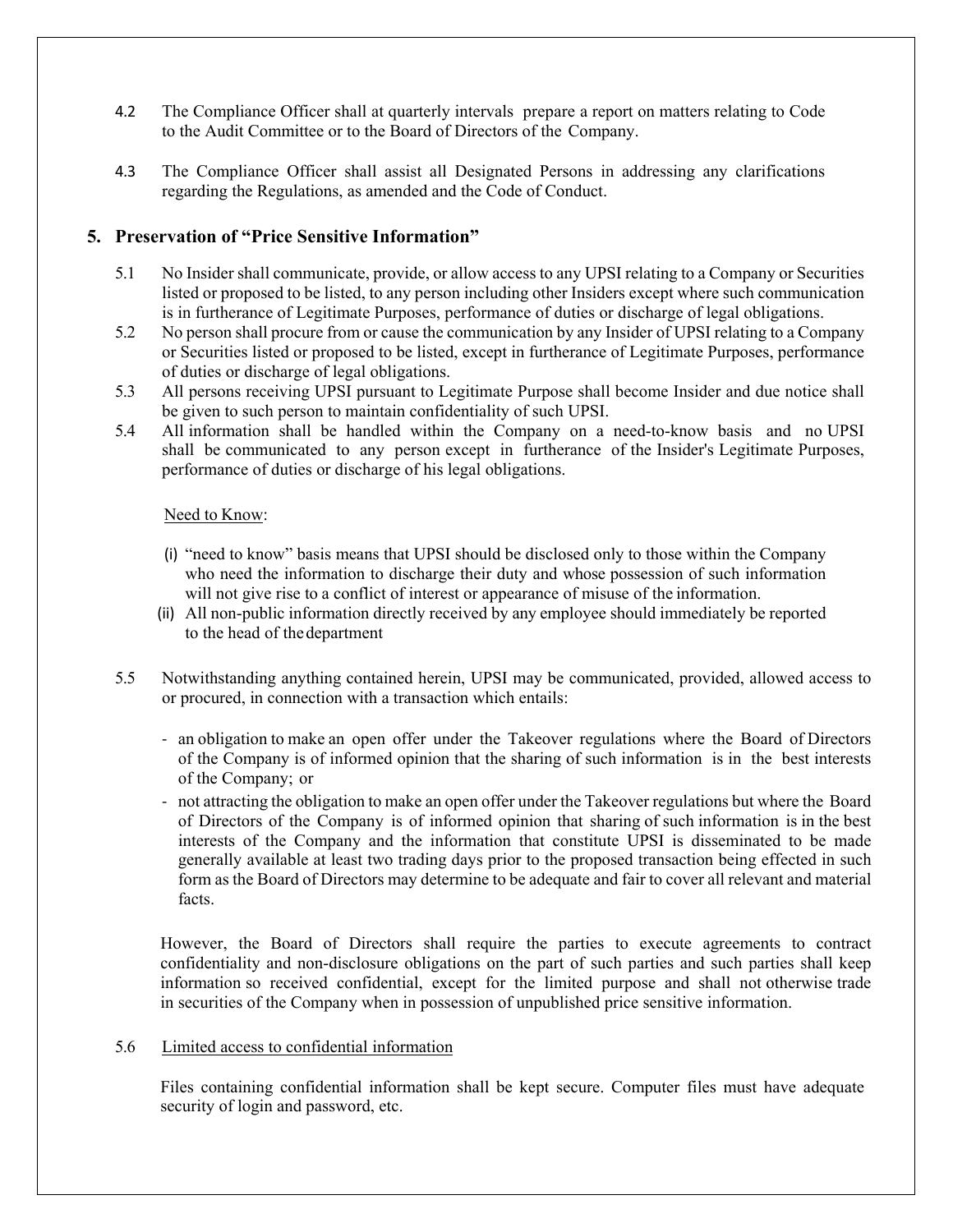### **6. Trading Plans**

- 6.1 The Designated Persons shall be entitled to formulate a trading plan for dealing in securities of the Company and present it to the Compliance Officer for approval and public disclosure pursuant to which trades may be carried out on his behalf in accordance with such plan.
- 6.2 Trading Plan shall:
	- (i) not entail commencement of trading on behalf of the Designated Persons earlier than six months from the public disclosure of the plan;
	- (ii) not entail trading for the period between the twentieth trading day prior to the last day of any financial period for which results are required to be announced by the issuer of the securities and the second trading day after the disclosure of such financial results;
	- (iii) entail trading for a period of not less than twelve months;
	- (iv) not entail overlap of any period for which another trading plan is already in existence;
	- (v) set out either the value of trades to be effected or the number of securities to be traded along with the nature of the trade and the intervals at, or dates on which such trades shall be effected; and
	- (vi) not entail trading in securities for market abuse.
- 6.3 The Compliance Officer shall consider the Trading Plan made as above and shall approve it forthwith. However, he shall be entitled to take express undertakings as may be necessary to enable such assessment and to approve and monitor the implementation of the plan as per provisions of the Regulations.
- 6.4 The Trading Plan once approved shall be irrevocable and the Designated Persons shall mandatorily have to implement the plan, without being entitled to either deviate from it or to execute any trade in the securities outside the scope of the trading plan.

However, the implementation of the trading plan shall not be commenced, if at the time of formulation of the plan, the Designated Persons is in possession of any UPSI and the said information has not become generally available at the time of the commencement of implementation. The commencement of the Plan shall be deferred until such UPSI becomes generally available information.

Provided that pre-clearance of trades shall not be required for a trade executed as per an approved trading plan.

Provided further that trading window norms and restrictions on contra trade shall not be applicable for trades carried out in accordance with an approved trading plan."

6.5 Upon approval of the trading plan, the Compliance Officer shall notify the plan to the stock exchanges on which the securities are listed.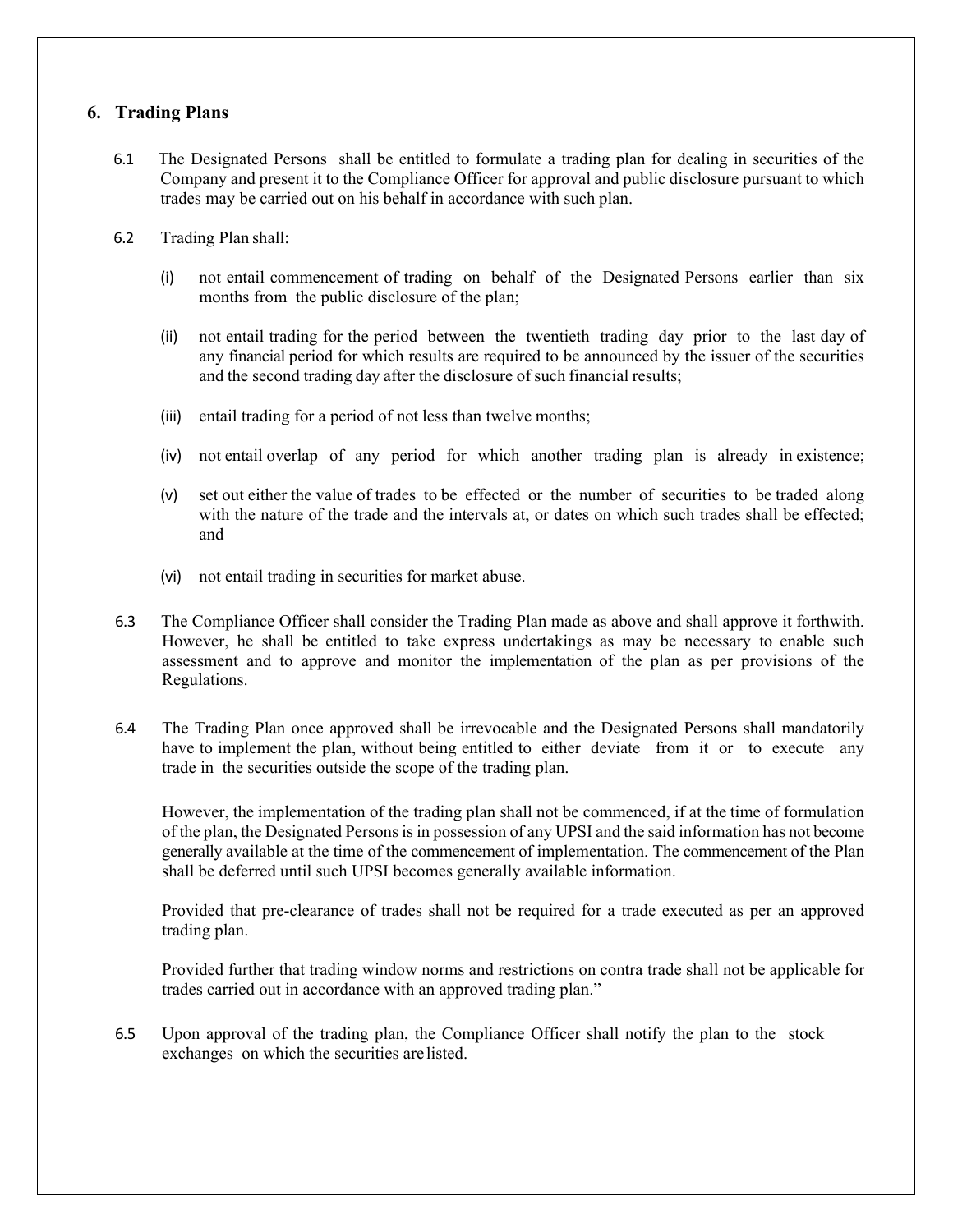## 7. **Trading Window and Window Closure**

- 7.1 Trading window shall mean a notional trading window which shall be used as an instrument of monitoring trading by Designated Persons.
	- i. Trading window will be closed from the end of every quarter till 48 hours after the declaration of financial results for that quarter. The trading window shall also be closed when the Compliance Officer determines that Designated Persons/class of Designated Persons or Connected Persons can reasonably be expected to have possession of UPSI. Such closure shall be imposed in relation to such securities to which such UPSI related.
	- ii. When the trading window is closed, the Designated Persons and their immediate relatives shall not trade in the Company's securities.
	- iii. All Designated Persons and their immediate relatives shall conduct their dealings in the securities of the Company only in a valid trading window and shall not deal in any transaction involving the purchase or sale of the Company's securities during the periods when the trading window is closed or during any other period as may be specified by the Company from time to time.
- 7.2 The Compliance Officer shall intimate the closure of trading window to all the Designated Persons when he determines that a Designated Person or class of Designated Persons can reasonably be expected to have possession of UPSI. Such closure shall be imposed in relation to such securities to which such UPSI relates.
- 7.3 The Compliance Officer after taking into account various factors including the UPSI in question becoming generally available and being capable of assimilation by the market, shall decide the timing for re-opening of the trading window, however in any event it shall not be earlier than forty-eight hours after the information becomes generally available.
- 7.4 The trading window shall also be applicable to any person having contractual or fiduciary relation with the Company, such as auditors, accountancy firms, law firms, analysts, consultants etc., assisting or advising the Company.

### 8. **Pre-clearances of trade**

- 8.1 All Designated Persons, either on their own or through their immediate relatives, who intend to deal in the securities of the Company when the trading window is opened and if the volume and value of the proposed trade, whether in one transaction or a series of transactions over any calendar quarter, exceeds 500 shares or Rs. 2 lacs (market value) or 1% of total shareholding, whichever is less, should pre-clear the transaction. Provided that the pre-clearance norms shall not be applicable for (i) a trade executed as per the approved trading plan; and (ii) pursuant to exercise of stock options upon vesting under Company's Employee Stock Option Plan ("ESOP Plan"). However, any subsequent sale of shares acquired under the ESOP Plan shall be subject to pre-clearance procedure. However, no Designated Person shall be entitled to apply for pre-clearance of any proposed trade if such Designated Person is in possession of UPSI even if the trading window is not closed and hence he/she/it shall not be allowed to trade. The pre-clearing procedure shall be hereunder:
	- (i) An application may be made in the prescribed Form I to the Compliance Officer indicating the estimated number of securities that the Designated Person intends to deal in, the details as to the depository with which he has a security account, the details as to the securities in such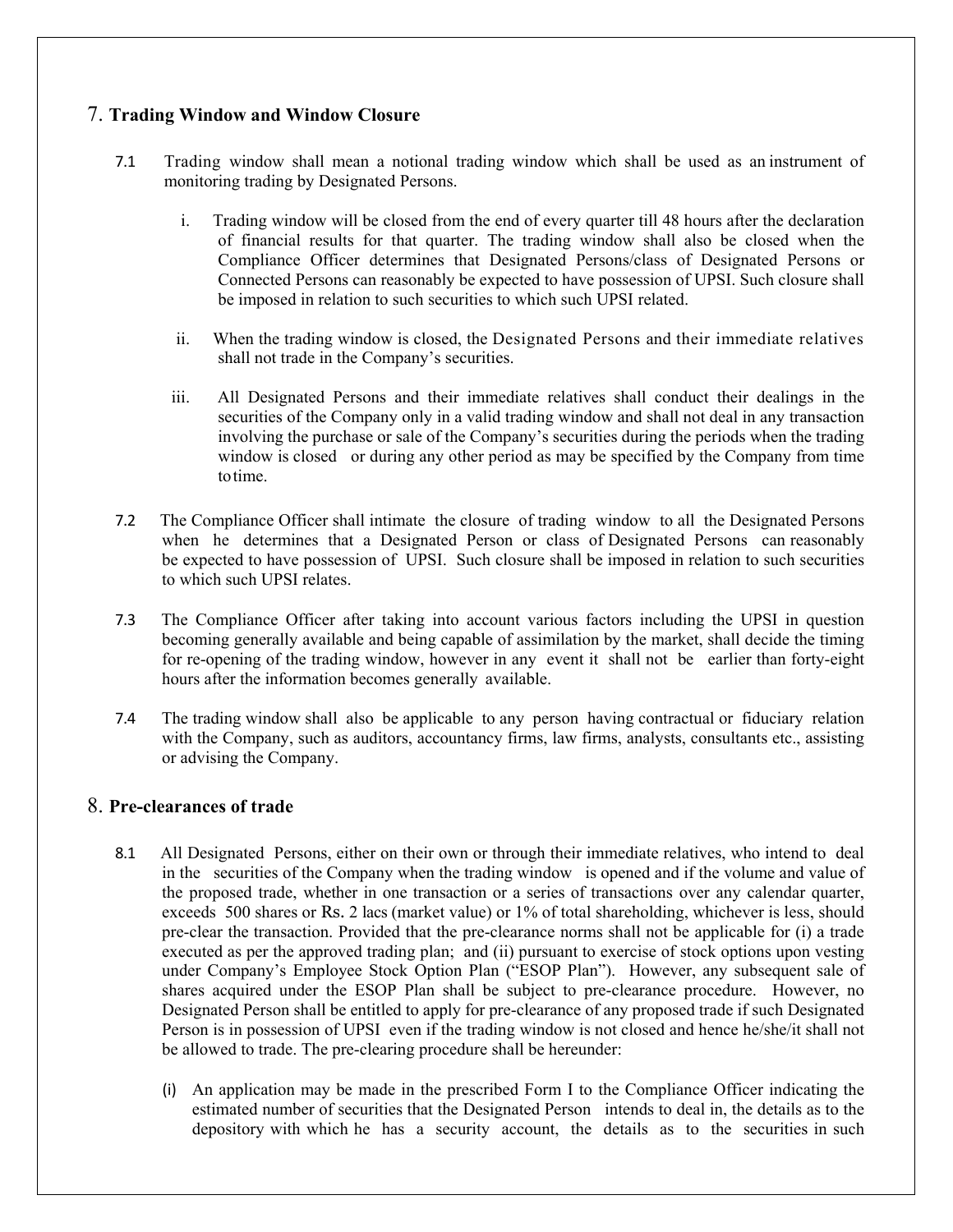depository mode and such other details as may be required by any rule made by the company in this behalf.

- (ii) An undertaking as provided in Form I shall be signed/executed in favour of the Company by such Designated Person incorporating, *inter alia,* the following clauses, as may be applicable:
	- (a) That the Designated Person and their immediate relatives does not have any access or has not received
		- (i) "Price Sensitive Information" up to the time of signing the undertaking.
		- (ii) That in case the Designated Person and their immediate relative has access to or receives "Price Sensitive Information" after the signing of the undertaking but before the execution of the transaction he/she shall inform the Compliance Officer of the change in his position and that he/she would completely refrain from dealing in the securities of the Company till the time such information becomes public.
		- (iii) That he/she has not contravened the code of conduct for prevention of insider trading as notified by the Company from time to time.
		- (iv) That he/she has made a full and true disclosure in the matter.
- (iii) All Designated Persons and their immediate relatives shall execute their order in respect of securities of the Company within seven trading days after the approval of pre-clearance is given. The Designated Person shall file within 2 (two) trading days of the execution of the deal, the details of such deal with the Compliance Officer in the prescribed form C. In case the transaction is not undertaken, a report to that effect shall be filed in the prescribed Form II.
- (iv) If the order is not executed within seven trading days after the approval is given, the Designated Persons and their immediate relatives must pre-clear the transaction again.
- (v) All Designated Persons & their immediate relatives who buy or sell any number of shares of the Company shall not enter into an opposite transaction i.e. sell or buy any number of shares during the next six (6) months following the prior transaction. However, restriction on contra trade shall not be applicable for (a) trades carried out in accordance with an approved trading plan; & (b) sale of shares under the Company's ESOP Plan, provided the Designated Person is not in possession of UPSI at the time of sale. All Designated Persons shall also not take positions in derivative transactions in the shares of the Company at any time. In case of any contra trade be executed, inadvertently or otherwise, in violation of such a restriction, the profits from such trade shall be liable to be disgorged for remittance to the Securities and Exchange Board of India (SEBI) for credit to the Investor Protection and Education Fund administered by SEBI under the Act.
- (vi) In case of subscription in the primary market (initial public offers), the above mentioned entities shall hold their investments for a minimum period of 30 days. The holding period would commence when the securities are actually allotted.
- (vii) The Compliance Officer may waive off the holding period in case of sale of securities in personal emergency after recording reasons for the same. However, no such sale will be permitted when the Trading window is closed.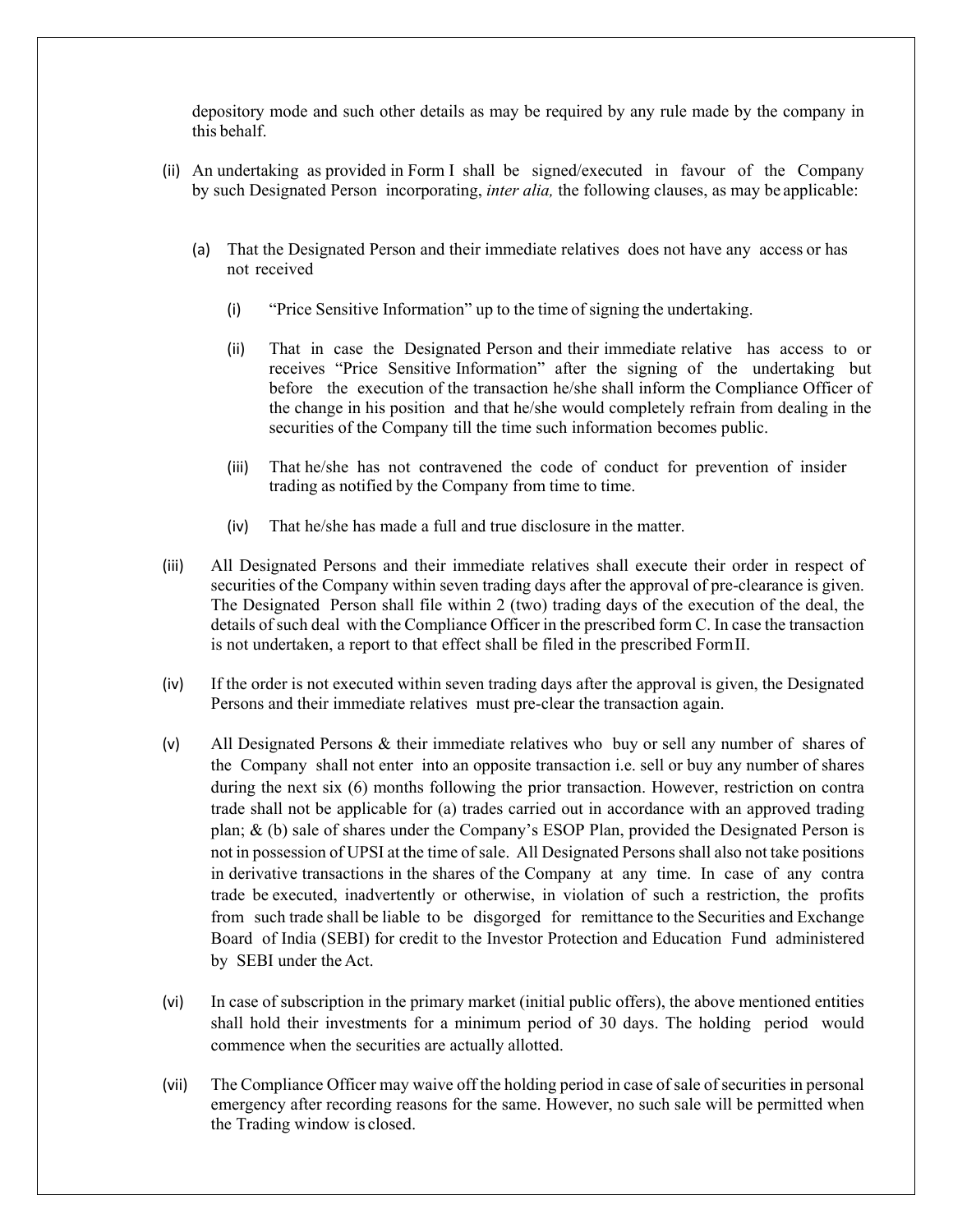- 8.2 Creation of pledge or invocation of pledge is allowed when trading window is closed. However, the pledgor or pledgee may demonstrate that the creation of pledge or invocation of pledge was bona fide and prove their innocence under proviso to sub-regulation (1) of regulation 4 of the Regulations.
- **8.3** Obligations of Designated Persons

 Designated persons shall be required to disclose names and Permanent Account Number or any other identifier authorized by law of the following persons to the company on an annual basis and as and when the information changes:

- a. immediate relatives
- b. persons with whom such Designated Person(s) shares a material financial relationship
- c. Phone, mobile and cell numbers which are used by them
- d. the names of educational institutions from which Designated Persons have graduated and names of their past employers on a one time basis.

 The term "material financial relationship" shall mean a relationship in which one person is a recipient of any kind of payment such as by way of a loan or gift during the immediately preceding twelve months, equivalent to at least 25% of such payer's annual income but shall exclude relationships in which the payment is based on arm's length transactions."

#### 9. **Other Restrictions**

- 9.1 The disclosures to be made by any person under this Code shall include those relating to trading by such person's immediate relatives, and by any other person for whom such person takes trading decisions.
- 9.2 The disclosures of trading in securities shall also include trading in derivatives of securities and the traded value of the derivatives shall be taken into account for purposes of this Code.
- 9.3 The disclosures made under this Code shall be maintained for a period of five years.

#### 10. **Reporting requirements for transactions in securities**

#### Initial Disclosure

- 10.1 Every promoter/ Key Managerial Personnel / Director of the Company, within thirty days of these regulations taking effect, shall forward to the Company the details of all holdings in securities of the Company presently held by them including the statement of holdings of dependent family members in the prescribed Form A .
- 10.2 Every person on appointment as a key managerial personnel or a director of the Company or upon becoming a promoter shall disclose his holding of securities of the Company as on the date of appointment or becoming a promoter, to the Company within seven days of such appointment or becoming a promoter in the prescribed Form B.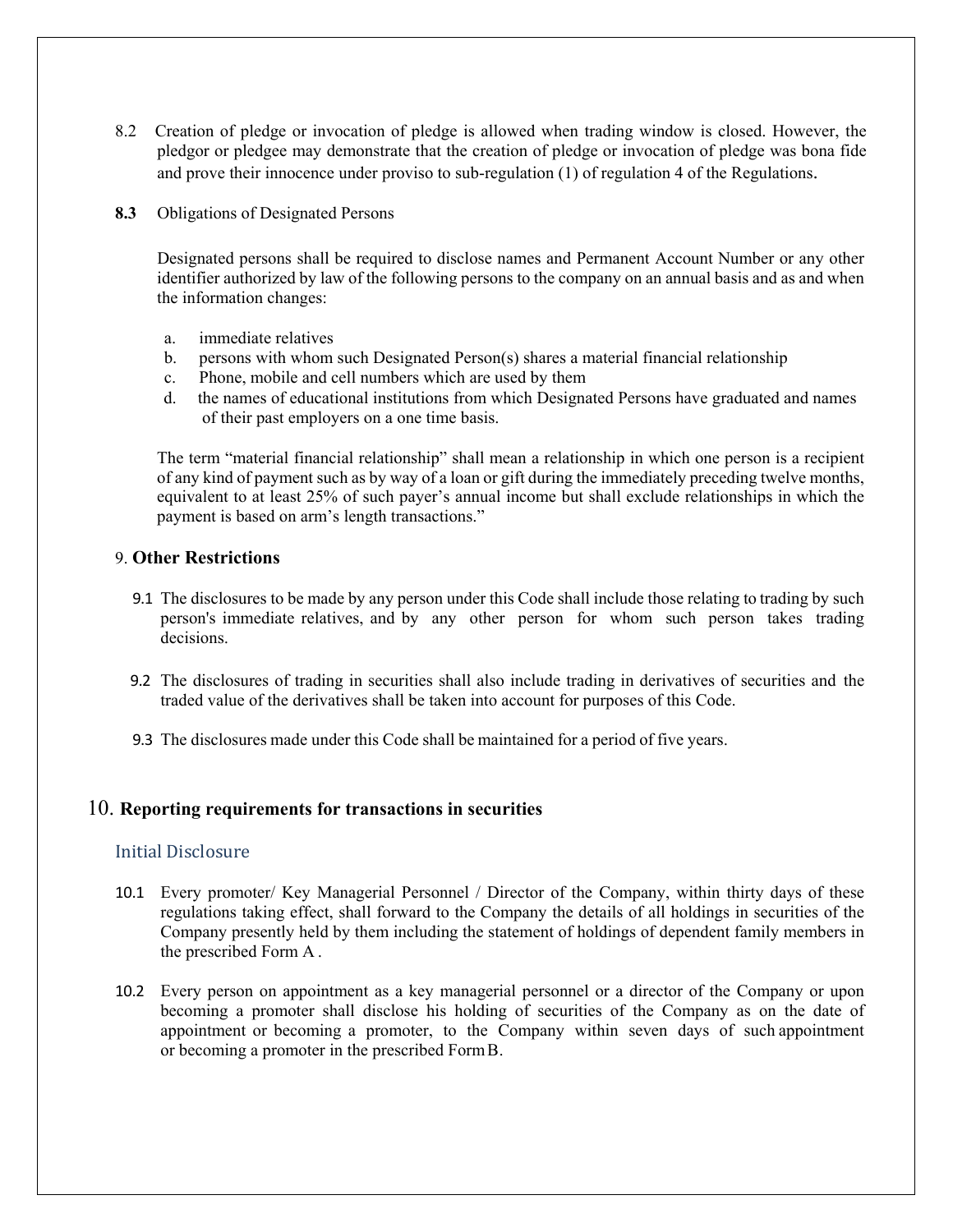## Continual Disclosure

10.3 Every Promoter, Designated Person and director of the Company shall disclose to the Company the number of such securities acquired or disposed of within two trading days of such transaction if the value of the securities traded, whether in one transaction or a series of transactions over any calendar quarter, aggregates to a traded value in excess of Rs. 10 lacs.

The disclosure shall be made within 2 trading days of:

- (a) the receipt of intimation of allotment of shares,
- (b) the acquisition or sale of shares or voting rights as the case may be

## Disclosure by the Company to the Stock Exchange(s)

- 10.4 Within 2 trading days of the receipt of intimation under Clause 10.3, the Compliance Officer shall disclose to all Stock Exchanges on which the Company is listed, the information received.
- 10.5 The Compliance officer shall maintain records of all the declarations in the appropriate form given by the directors / officers / designated employees for a minimum period of five years.

### 11. **Dissemination of Price sensitive information**

- 11.1 No information shall be passed by Designated Persons by way of making a recommendation for the purchase or sale of securities of the Company.
- 11.2 Disclosure/dissemination of Price Sensitive Information with special reference to analysts, media persons and institutional investors:

The following guidelines shall be followed while dealing with analysts and institutional investors

- Only public information to be provided.
- At least two Company representatives be present at meetings with analysts, media persons and institutional investors.
- Unanticipated questions may be taken on notice and a considered response given later. If the answer includes price sensitive information, a public announcement should be made before responding.
- Simultaneous release of information after every such meet.

### 12. **Penalty for contravention of the code of conduct**

- 12.1 Every Designated Person shall be individually responsible for complying with the provisions of the Code (including to the extent the provisions hereof are applicable to his/her dependents).
- 12.2.Any Designated Person who trades in securities or communicates any information for trading in securities, in contravention of this Code may be penalized and appropriate action may be taken by the Company.
- 12.3 Designated Persons who violate the Code shall also be subject to disciplinary action by the Company, which may include wage freeze, suspension, recovery, claw back, ineligibility for future participation in employee stock option plans, etc.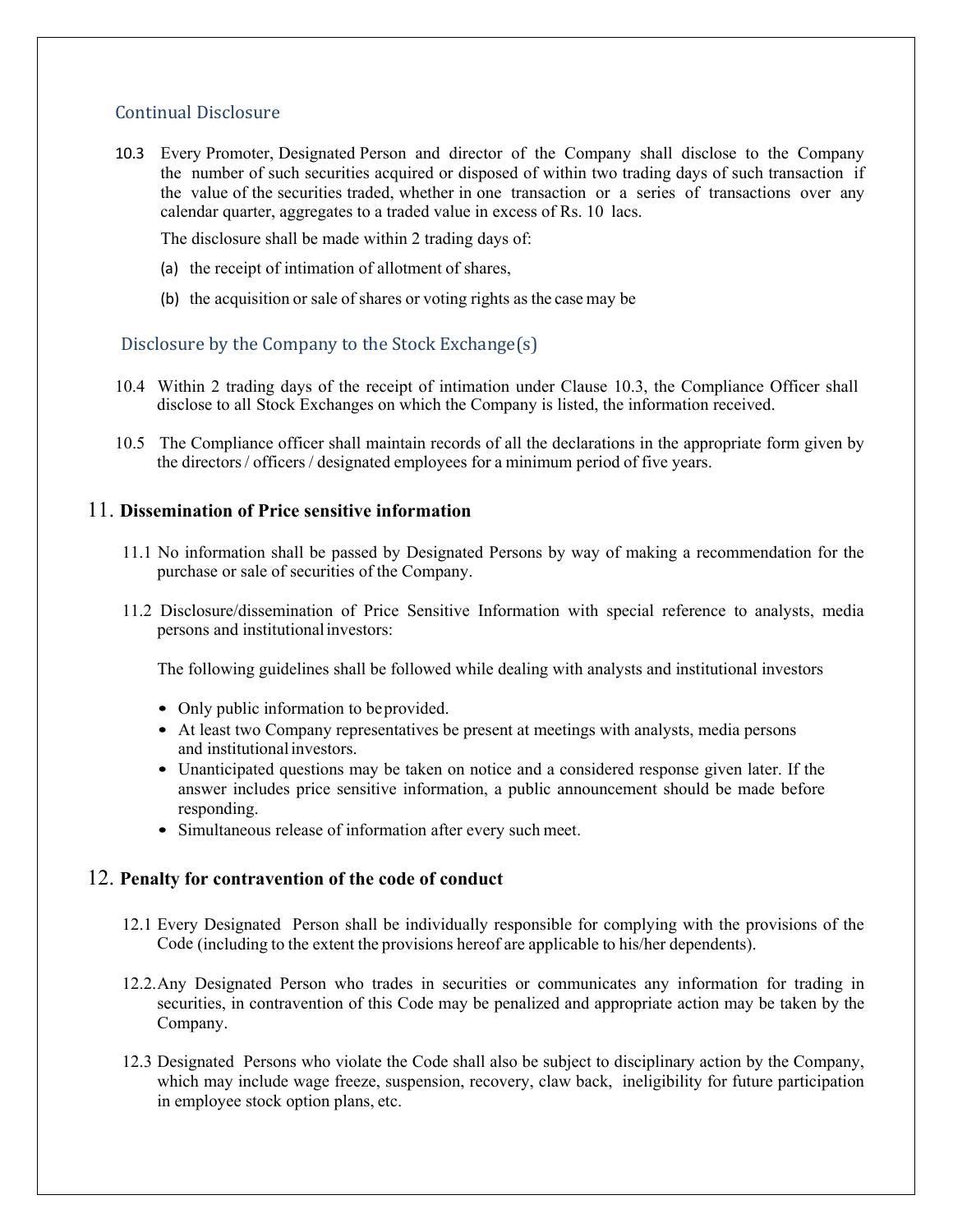12.4 The violation of Code by Designated Persons will be suitable informed to Board.

12.5 T h e action by the Company shall not preclude SEBI from taking any action in case of violation of SEBI (Prohibition of Insider Trading) Regulations,2015.

#### **13. Disclosures**

This Code and any amendment thereof will be published on the Company's official website (www.bajajconsumercare.com) and shall be promptly intimated to the Stock Exchange(s) where the securities of the Company are listed.

#### **14. Review and amendments**

The Board of Directors reserves the power to review and amend this code from time to time in accordance with the in the manner as may be decided by the Board of Directors.

#### **15. Assistance**

For any assistance, advice or clarification on any questions, doubts or difficulties that may arise in the interpretation of this Code, you may contact the following persons:

| Sr. | Name & Designation       | Contact       | <b>Email address</b>               |
|-----|--------------------------|---------------|------------------------------------|
| n0  |                          | <b>Number</b> |                                    |
|     | Mr.D.K.Maloo, C.F.O.     | 0294-         | dkmaloo@bajaiconsumer.com          |
|     |                          | 2561631/32    |                                    |
|     | Mr. Chandresh Chhaya,    | $022 -$       | chandresh.chhaya@bajajconsumer.com |
|     | <b>Company Secretary</b> | 22049056/58/  |                                    |
|     |                          | 8633          |                                    |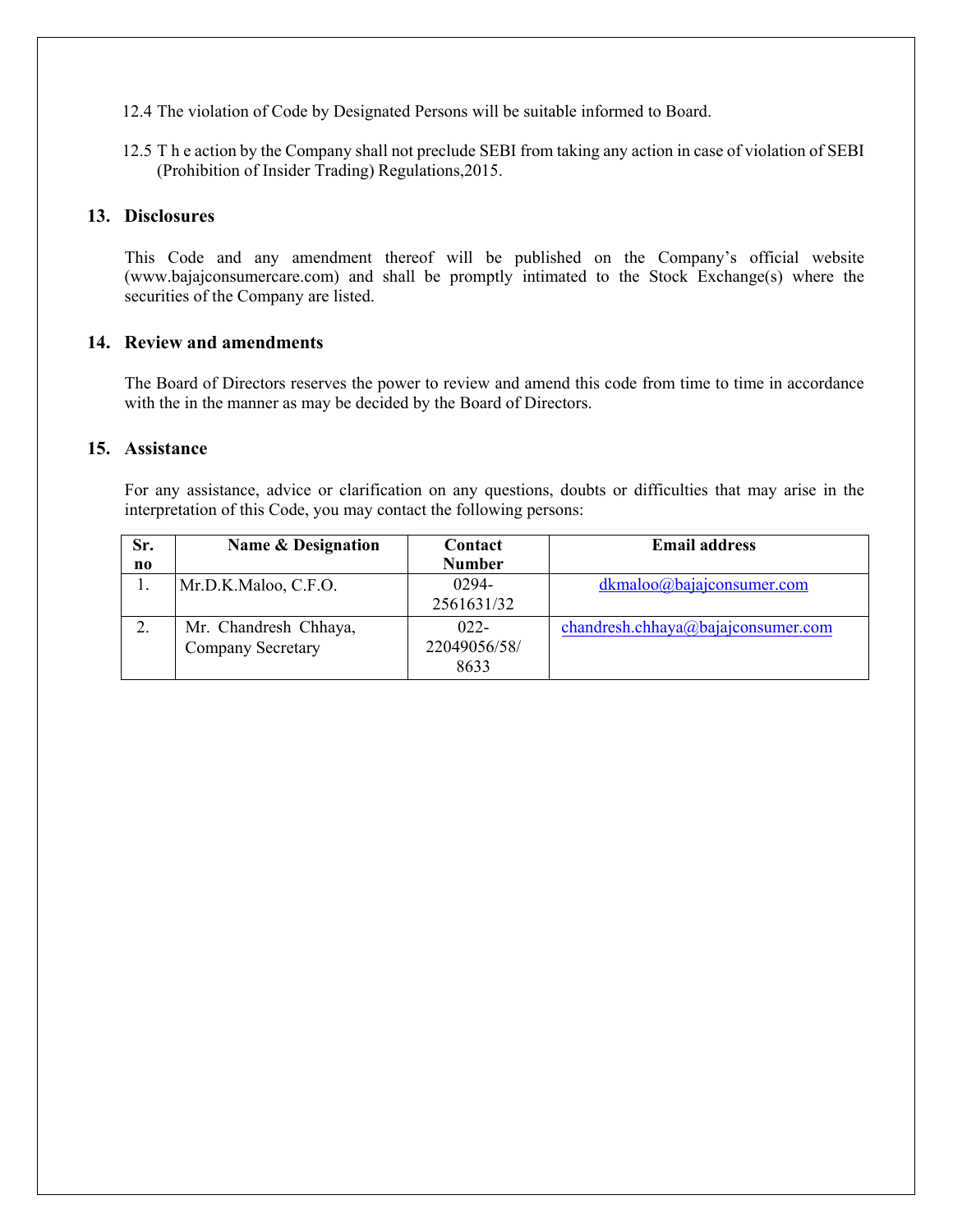## CODE OF CONDUCT FOR REGULATING, MONITORING AND REPORTING OF TRADING BY DESIGNAED PERSONS

FORM – I (Refer Clause 8.1)

#### APPLICATION TO DEAL IN SECURITIES OF BAJAJ CONSUMER CARE LIMITED

To: Compliance Officer

From: Name of the Director/ Employee:

Designation :

Employee Reference No. :

Department / Unit :

Location :

I hereby give notice that I propose to carry out the following transaction:

| <b>Transaction</b> | No. of Shares/Derivatives proposed to be | DP & Client Id No  |
|--------------------|------------------------------------------|--------------------|
| Sale / Purchase    | bought/sold                              | (In case of Demat) |
|                    |                                          |                    |

### UNDERTAKING

I hereby undertake and confirm :

- a) that I do not have any access or have not received price sensitive information up to the time of signing this undertaking.
- b) that in case I access to or receive any price sensitive information after the signing of this undertaking but before the execution of the transaction, I shall inform the Compliance Officer of the change in my position and that I would completely refrain from dealing in the securities of the Company till the time such information becomes public.
- c) that I have not contravened the code of conduct for prevention of insider trading as notified by the Company from time to time.
- d) that I have made a full and true disclosure in this application.

Name: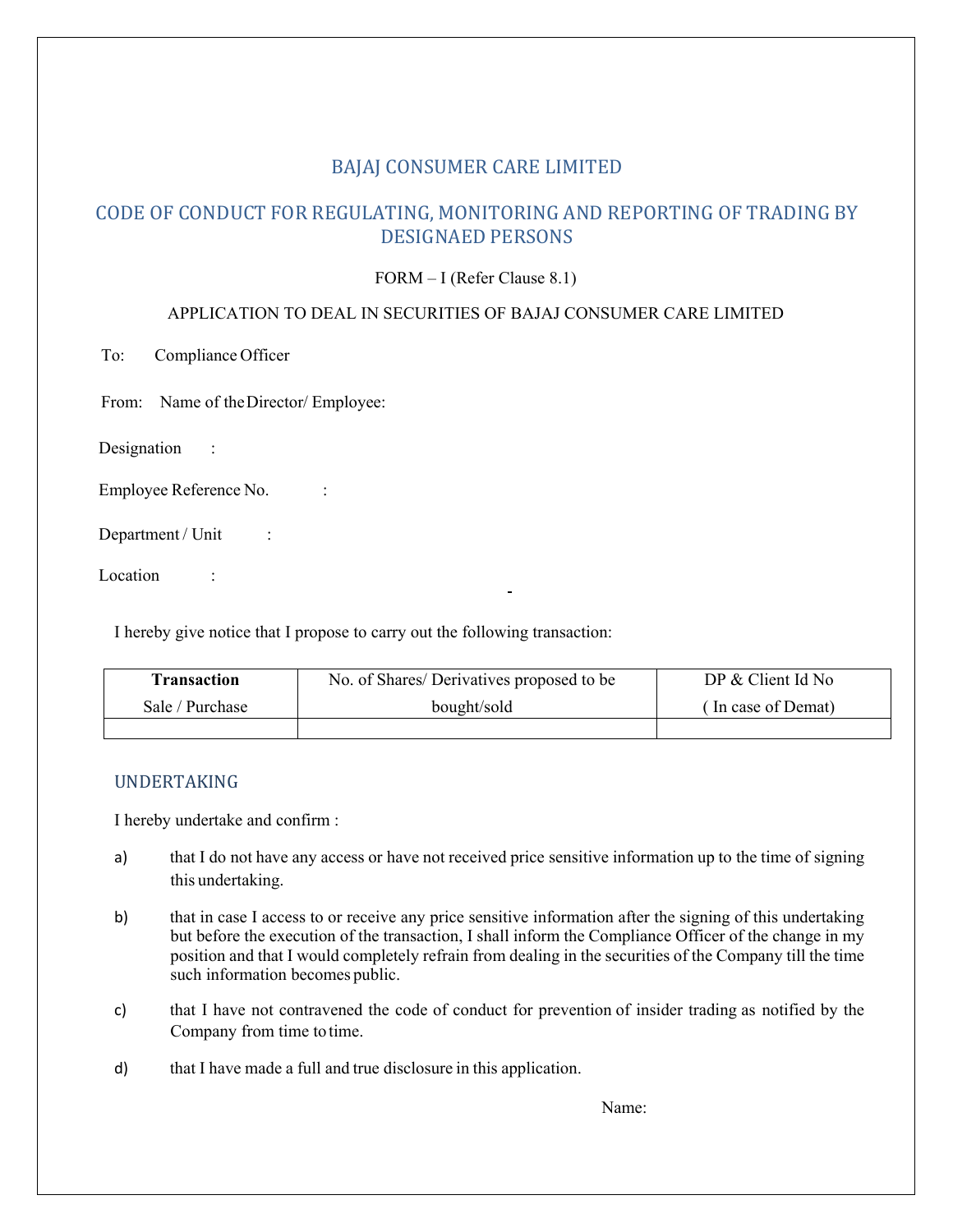Date:

(Signature)

# BAJAJ CONSUMER CARE LIMITED

# CODE OF CONDUCT FOR REGULATING, MONITORING AND REPORTING OF TRADING BY DESIGNATED PERSONS

### FORM – II (Refer Clause 8.1(iii))

#### REPORT ON REASON FOR NOT COMPLETING THE APPROVED TRANSACTION

To: Compliance Officer

From: Name of the Director/ Employee

| Designation            |  |
|------------------------|--|
| Employee Reference No. |  |
| Department / Unit      |  |
| Location               |  |

I hereby give reasons for not executing the approved transaction as per the following details:

| Date of<br>Pre-<br>clearance | No. of Shares/<br>Derivatives<br>proposed<br>to be<br>bought/sold | DP & Client Id<br>N <sub>o</sub><br>(In case of<br>Demat) | Reasons |
|------------------------------|-------------------------------------------------------------------|-----------------------------------------------------------|---------|
|                              |                                                                   |                                                           |         |

Name

Signature

Date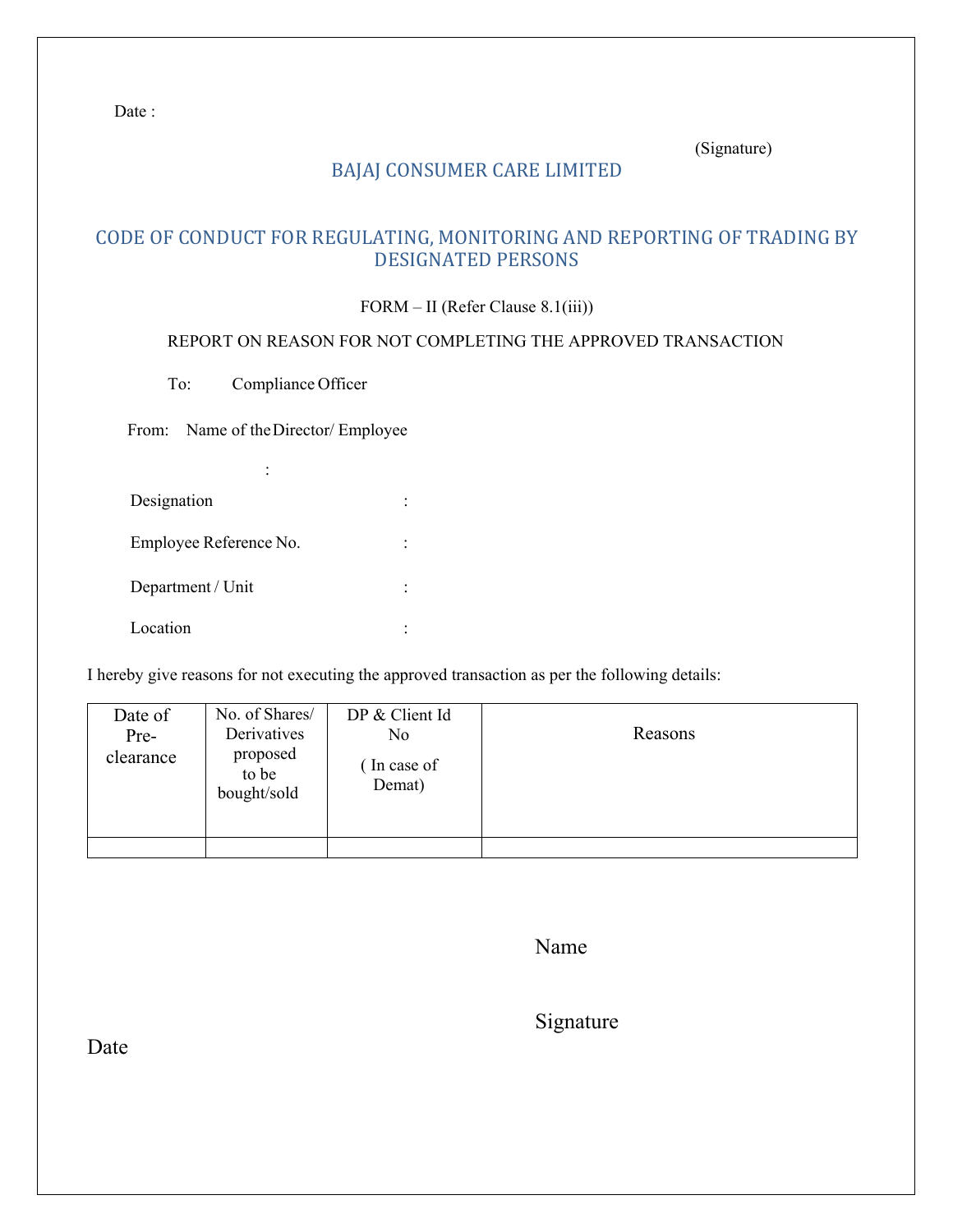# CODE OF CONDUCT FOR REGULATING, MONITORING AND REPORTING OF TRADING BY DESIGNATED PERSONS

#### FORM – IA (Refer Clause 8.1)

## LIST OF RELATIVES/IMMEDIATE RELATIVES

|     | 1. Spouse                               |                      |
|-----|-----------------------------------------|----------------------|
| 2.  | Father (including step-father)          | $\ddot{\phantom{a}}$ |
| 3.  | Mother (including step-mother)          | $\ddot{\cdot}$       |
| 4.  | Son's (including step-son)              | $\ddot{\phantom{a}}$ |
|     | 5. Son's Wife                           | $\ddot{\phantom{a}}$ |
|     | 6. Daughter                             |                      |
|     | 7. Daughter's husband                   | $\ddot{\cdot}$       |
| 8.  | Brother's (including step-brother)      | $\ddot{\cdot}$       |
| 9.  | Sister (including step-sister)          | $\ddot{\phantom{a}}$ |
| 10. | If you are member of Hindu<br>Undivided |                      |
|     | Family names of members of such<br>HUF  |                      |

Name

Signature

Date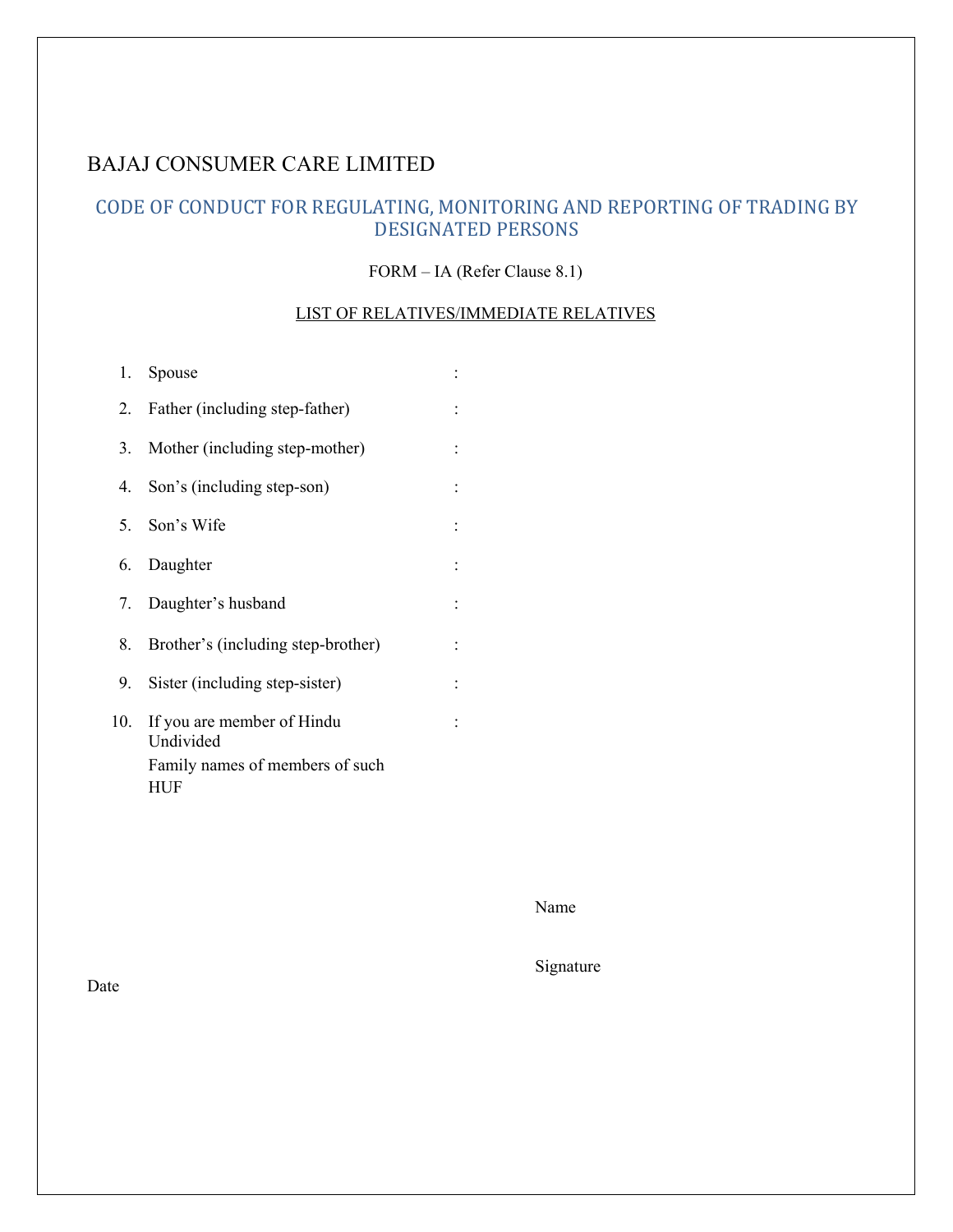## CODE OF CONDUCT FOR REGULATING, MONITORING AND REPORTING OF TRADING BY DESIGNATED PERSONS

#### FORM - II (Refer Clause 9.2) APPLICATION FOR WAIVER OF MINIMUM HOLDING PERIOD

To: Compliance Officer

From: Name of the Director/ Employee

| Designation |  |  |
|-------------|--|--|

Employee Reference No. :

Through: Department Head

Dear Sir,

I request you to grant me waiver of the minimum holding period of 30 days as required under the BCCL CODE OF INTERNAL PROCEDURE AND CONDUCT FOR PREVENTION OF INSIDER TRADING, 2002 with respect to shares of the Company held by me/ (name of family dependent)/jointly acquired by me on \_\_\_(date). I desire to deal in the said shares on account of the under-mentioned emergency [mention reasons in brief along with supporting documents]

Thanking you,

Yours faithfully,

Signature Name

Date: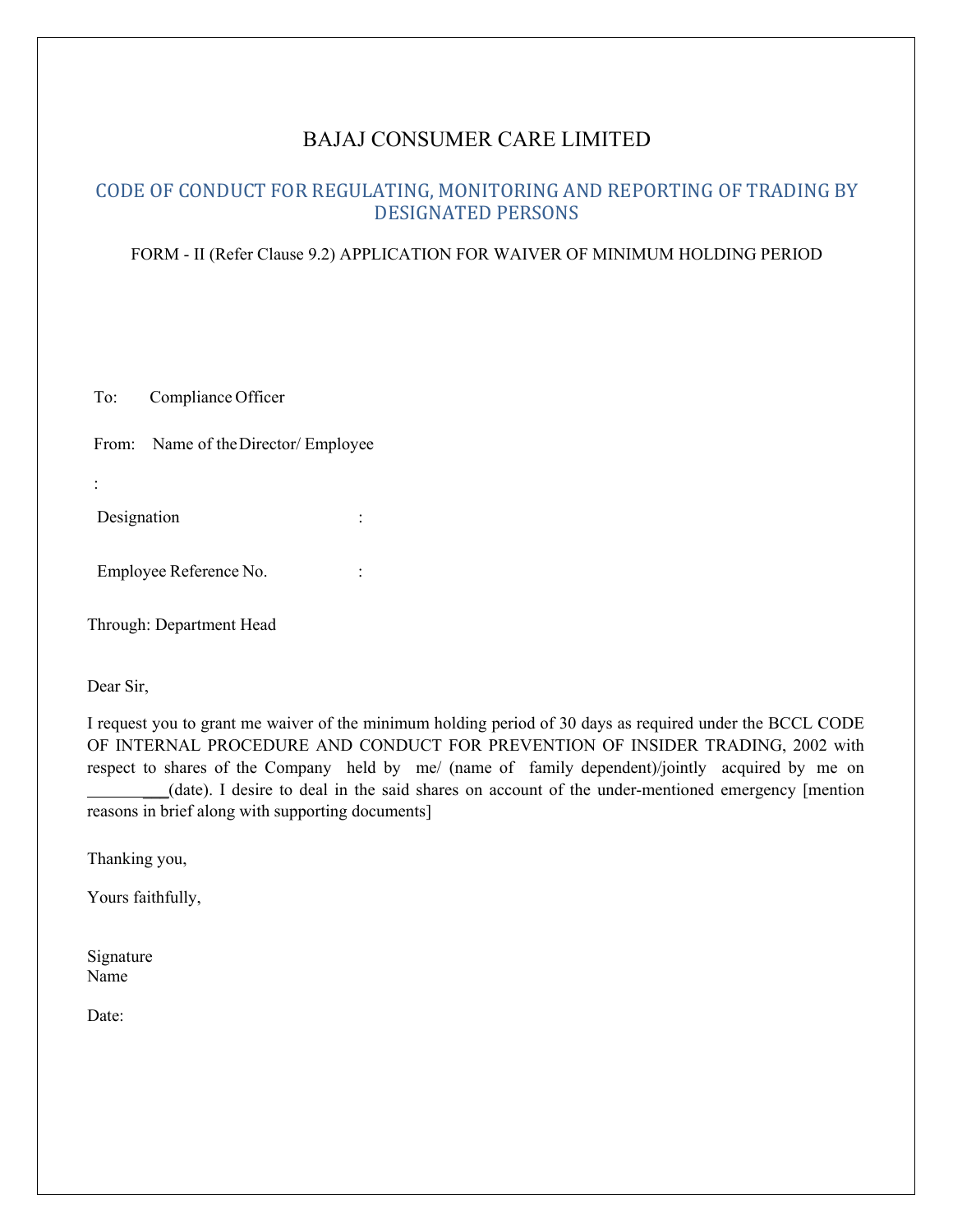#### **FORM A**

#### **SEBI (Prohibition of Insider Trading) Regulations, 2015 [Regulation 7 (1) (a) read with Regulation 6 (2) – Initial disclosure to the company]**

Name of the company:

ISIN of the company:

#### **Details of Securities held by Promoter, Key Managerial Personnel (KMP), Director and other such persons as mentioned in Regulation 6(2)**

| Name, PAN No., CIN/DIN & address with<br>contact nos. | Category of Person (Promoters/KMP<br>/Directors/ immediate relatives/others etc) | Securities held as on the date of regulation coming into<br>force               | % of<br>Shareholding |  |
|-------------------------------------------------------|----------------------------------------------------------------------------------|---------------------------------------------------------------------------------|----------------------|--|
|                                                       |                                                                                  | Type of security (For<br>eg. - Shares, Warrants, Convertible<br>Debentures etc) | No                   |  |
|                                                       |                                                                                  |                                                                                 |                      |  |

Note: "Securities" shall have the meaning as defined under regulation 2(1)(i) of SEBI (Prohibition of Insider Trading) Regulations, 2015.

#### **Details of Open Interest (OI) in derivatives of the company held by Promoter, Key Managerial Personnel (KMP), Director and other such persons as mentioned in Regulation 6(2)**

| Open Interest of the Future contracts held as on the date of regulation coming into<br>force |                                           |                                  | into force                 | Open Interest of the Option Contracts held as on the date of regulation coming |                                     |
|----------------------------------------------------------------------------------------------|-------------------------------------------|----------------------------------|----------------------------|--------------------------------------------------------------------------------|-------------------------------------|
| <b>Contract Specifications</b>                                                               | Number of units (contracts<br>* lot size) | Notional value in Rupee<br>terms | Contract<br>Specifications | Number of units (contracts *<br>lot size)                                      | Notional<br>value in<br>Rupee terms |
|                                                                                              |                                           |                                  |                            | -10                                                                            |                                     |

Note: In case of Options, notional value shall be calculated based on premium plus strike price of options

Name & Signature:

Designation:

Date: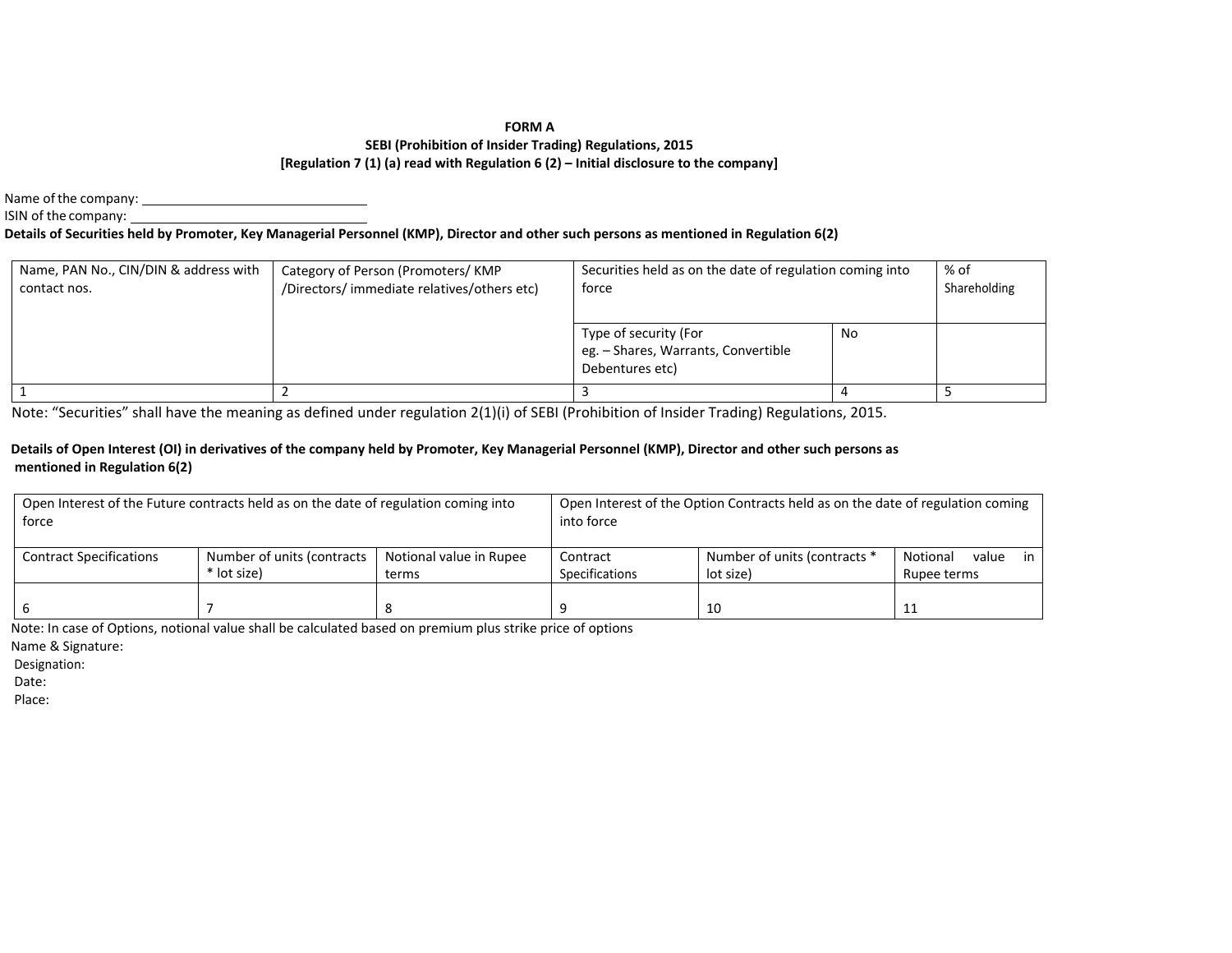#### **FORM B**

#### **SEBI (Prohibition of Insider Trading) Regulations, 2015 [Regulation 7 (1) (b) read with Regulation 6(2) – Disclosure on becoming a director/KMP/Promoter]**

Name of the company:

ISIN of the company:

**Details of Securities held on appointment of Key Managerial Personnel (KMP) or Director or upon becoming a Promoter of a listed company and other such persons as mentioned in Regulation 6(2).** 

| Name, PAN No., CIN/DIN & address<br>with contact nos. | Category of Person (Promoters/<br>KMP / Directors/ immediate | Date of<br>appointment                           | Securities held at the time of becoming<br>Promoter/appointment of Director/KMP |    | % of<br>Shareholdi |
|-------------------------------------------------------|--------------------------------------------------------------|--------------------------------------------------|---------------------------------------------------------------------------------|----|--------------------|
|                                                       | relatives/others etc)                                        | ot<br>Director<br>/KMP<br>OR Date of<br>becoming | Type of security (For<br>eg. - Shares, Warrants, Convertible<br>Debentures etc) | No |                    |
|                                                       |                                                              |                                                  |                                                                                 |    |                    |

Note: "Securities" shall have the meaning as defined under regulation 2(1)(i) of SEBI (Prohibition of Insider Trading) Regulations, 2015.

**Details of Open Interest (OI) in derivatives of the company held on appointment of Key Managerial Personnel (KMP) or Director or upon becoming a Promoter of a listed company and other such persons as mentioned in Regulation 6(2).**

| Promoter/appointment of Director/KMP | Open Interest of the Future contracts held at the time of becoming |                                                   |                            | Open Interest of the Option Contracts held at the time of becoming<br>Promoter/appointment of Director/KMP |  |
|--------------------------------------|--------------------------------------------------------------------|---------------------------------------------------|----------------------------|------------------------------------------------------------------------------------------------------------|--|
| <b>Contract Specifications</b>       | units<br><b>Number</b><br>of<br>(contracts * lot size)             | value<br>Notional<br><sub>in</sub><br>Rupee terms | Contract<br>Specifications | Notional value in Rupee<br>terms                                                                           |  |
|                                      |                                                                    |                                                   |                            |                                                                                                            |  |

Note: In case of Options, notional value shall be calculated based on premium plus strike price of options

Name & Signature:

Designation:

Date: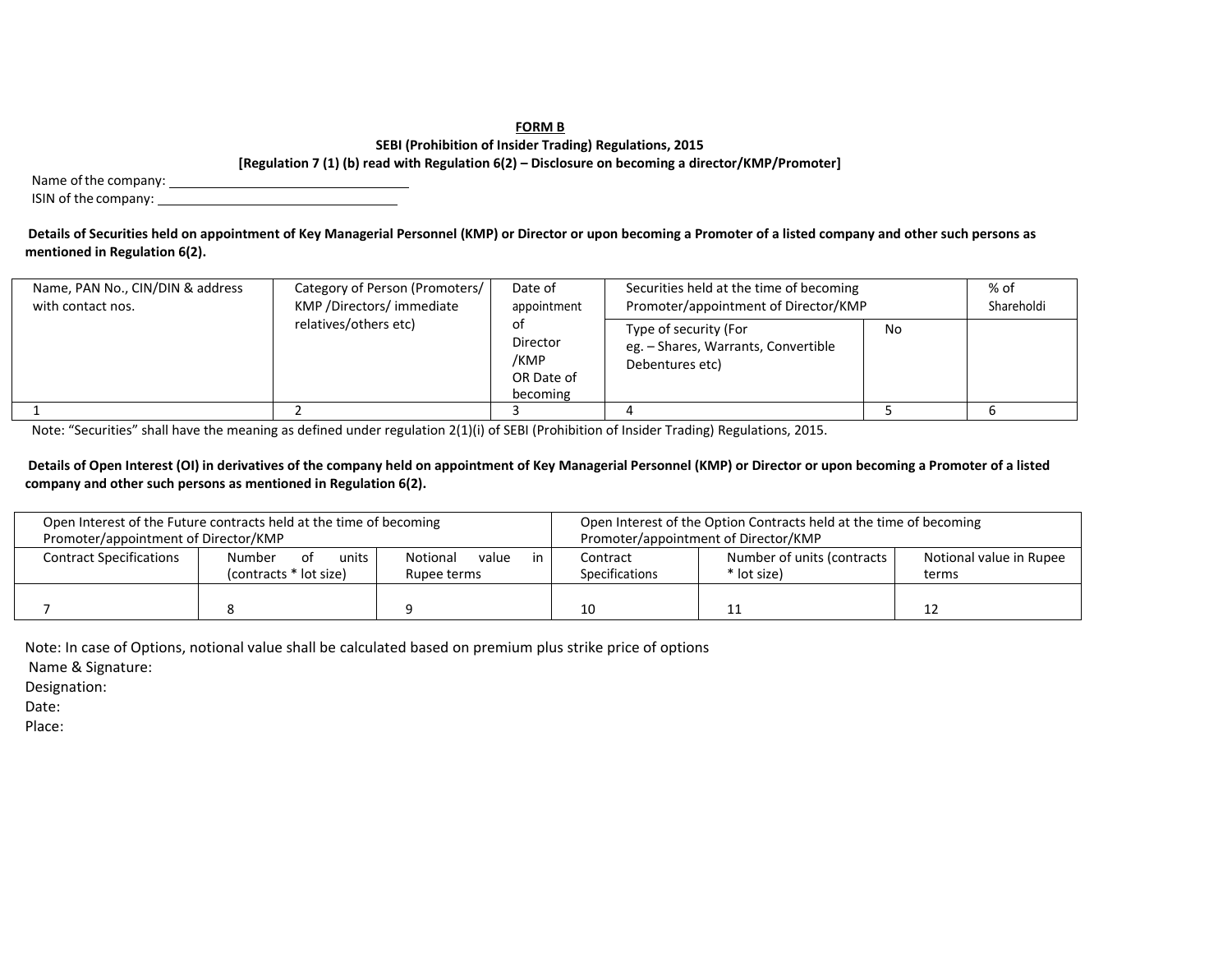#### **FORM C**

#### **SEBI (Prohibition of Insider Trading) Regulations, 2015 [Regulation 7 (2) read with Regulation 6(2) – Continual disclosure]**

Name of the company: ISIN of the company:

| Details of change in holding of Securities of Promoter, Employee or Director of a listed company and other such persons as mentioned in Regulation 6(2). |  |  |
|----------------------------------------------------------------------------------------------------------------------------------------------------------|--|--|
|                                                                                                                                                          |  |  |
|                                                                                                                                                          |  |  |

| Name,        | Category            | Securities held      |                       | Securities acquired/Disposed |    |       | Securities held post |                      | Date of allotment |                | Date of   | Mode of    |                 |
|--------------|---------------------|----------------------|-----------------------|------------------------------|----|-------|----------------------|----------------------|-------------------|----------------|-----------|------------|-----------------|
| PAN,         | of Person           | prior to             |                       |                              |    |       |                      | acquisition/disposal |                   | advice/        |           | intimation | acquisition /   |
| CIN/DIN,     | (Promoters/         | acquisition/disposal |                       |                              |    |       |                      |                      |                   | acquisition of |           | lto        | disposal (on    |
| & address    | KMP/Directors/      |                      |                       |                              |    |       |                      |                      |                   | shares/        |           | company    | market/public/  |
| with contact | Immediate           |                      |                       |                              |    |       |                      |                      |                   | sale of shares |           |            | rights/         |
| contact      | Relative to/others. |                      |                       |                              |    |       |                      |                      |                   | specify        |           |            | preferential    |
| nos.         | etc.)               | Type of              | No.                   | Type of                      | No | Value | Transact             | Type of              | No. and %         | From           | <b>To</b> |            | offer / off     |
|              |                     | security             | and %                 | security                     |    |       | ion                  | security             | lof               |                |           |            | market/Inter-se |
|              |                     | (For eg.             | 0f                    | (For eg.                     |    |       | Type                 | (For eg.             | Shareholding      |                |           |            | transfer, ESOPs |
|              |                     | - Shares,            | shareholding          |                              |    |       | (Buy/                | - Shares,            |                   |                |           |            | etc.)           |
|              |                     | Warrants,            |                       | Shares,                      |    |       | Sale/                | Warrants             |                   |                |           |            |                 |
|              |                     | Convertible          |                       | Warrants,                    |    |       | Pledge /             |                      |                   |                |           |            |                 |
|              |                     | Debentures           |                       | Convertible                  |    |       | Revoke/              | Convertible          |                   |                |           |            |                 |
|              |                     | etc)                 |                       | Debentures                   |    |       | Invoke)              | <b>Debentures</b>    |                   |                |           |            |                 |
|              |                     |                      |                       | Etc.)                        |    |       |                      | Etc.)                |                   |                |           |            |                 |
|              |                     |                      |                       |                              |    |       |                      |                      |                   |                |           |            |                 |
|              |                     |                      |                       |                              |    |       |                      |                      |                   |                |           |            |                 |
|              |                     |                      |                       |                              |    |       |                      |                      |                   |                |           |            |                 |
|              |                     | 3                    | $\boldsymbol{\Delta}$ | ь                            | 6  |       | 8                    | 9                    | 10                | 11             | 12        | 13         | 14              |

*Note: "Securities" shall have the meaning as defined under regulation 2(1)(i) of SEBI (Prohibition of Insider Trading) Regulations, 2015.* 

**Details of trading in derivatives of the company by Promoter, Employee or Director of a listed company and other such persons as mentioned in Regulation 6(2).** 

|                  | Exchange on which the trade was executed |                       |                                        |                       |                                        |    |
|------------------|------------------------------------------|-----------------------|----------------------------------------|-----------------------|----------------------------------------|----|
| Type of contract | Contract<br>specifications               |                       | Buy                                    |                       | Sell                                   |    |
|                  |                                          | <b>Notional Value</b> | Number of units (contracts * lot size) | <b>Notional Value</b> | Number of units (contracts * lot size) |    |
|                  | 16                                       | 17                    | 18                                     | 19                    | 20                                     | 21 |

*Note: In case of Options, notional value shall be calculated based on Premium plus strike price of options.* 

Name & Signature:

Designation:

Date: